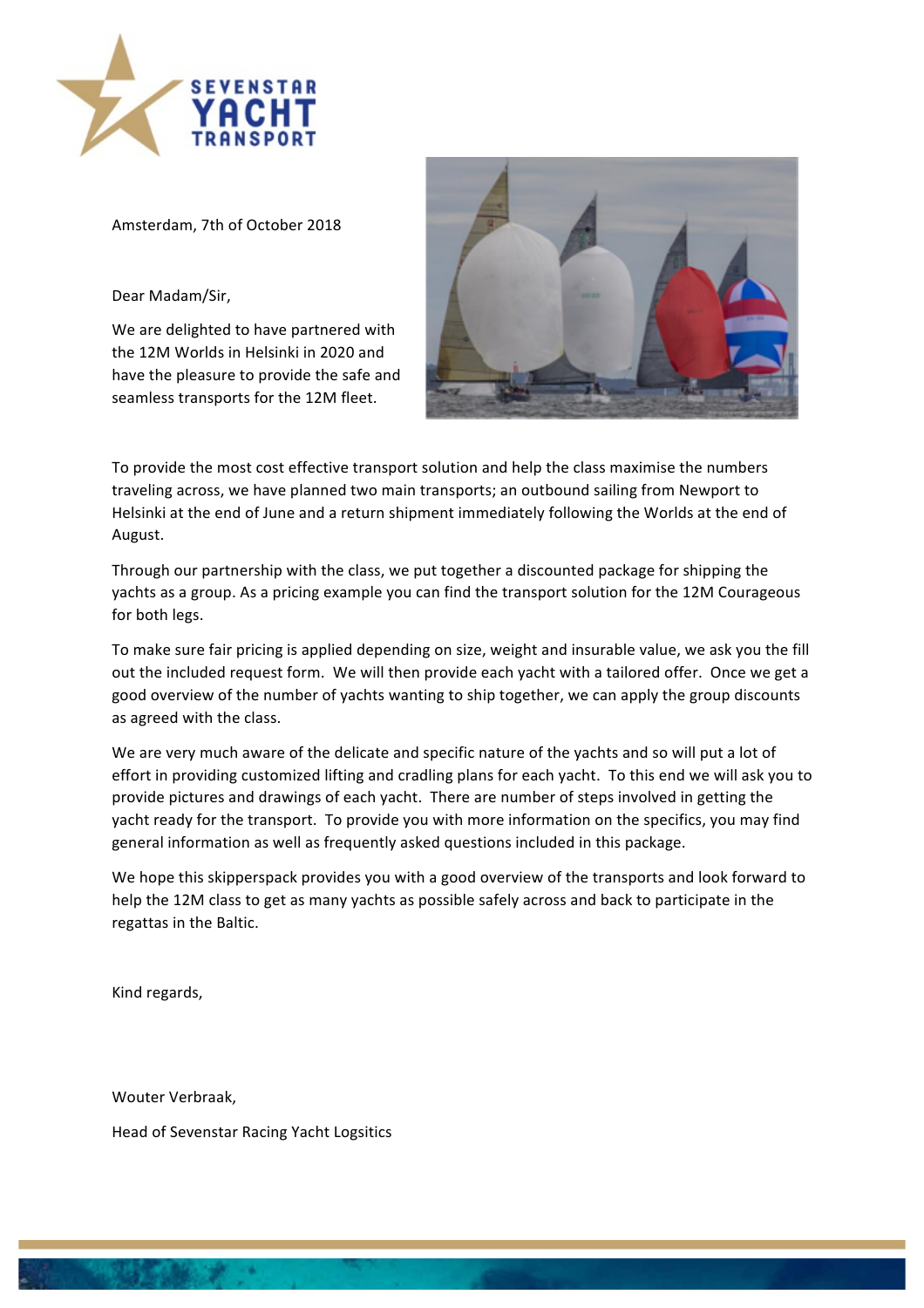

## **About Sevenstar**

Sevenstar is the global leader in yacht transport. On the majority of routes we use one of our 120 company owned vessels. This provides us with better control of the schedule and route of the vessel and at the same time it means that the crew on the vessel are well versed in looking after delicate racing yachts.

To ensure the safe loading, transport and discharging of your yacht we put a lot of focus on having our highly experienced operations team develop a detailed loading and cradling plan.

To provide you with concise information we work with a dedicated representative in our office providing a personal direct contact that coordinates the operations for a seamless and safe transport of your yacht.

## **The dates**

- Newport Helsinki, planned loading dates between the  $15<sup>h</sup> 30<sup>th</sup>$  of June 2020.
- **12M Worlds Helsinki 16th – 23rd of August.**
- Helsinki Newport, planned loading dates between the  $25<sup>h</sup>$  August 10<sup>th</sup> of September 2020.

## **Our Racing Yacht Logistics Team**



## **Wouter Verbraak**

Wouter is a professional sailor with 20 years of top level racing experience as navigator/tactician in Volvo Ocean Race, America's Cup, Maxi 72s, TP52s, J-Class and IMOCA 60s. Wouter@sevenstar-uk.com Mobile: +447557526451



## **Verity Springer**

Verity is our Operations & Customs specialist with a solid track record in complicated, time sensitive shipments of yachts, containers, spares and smaller packages. Verity@sevenstar-uk.com +44 2380 215 064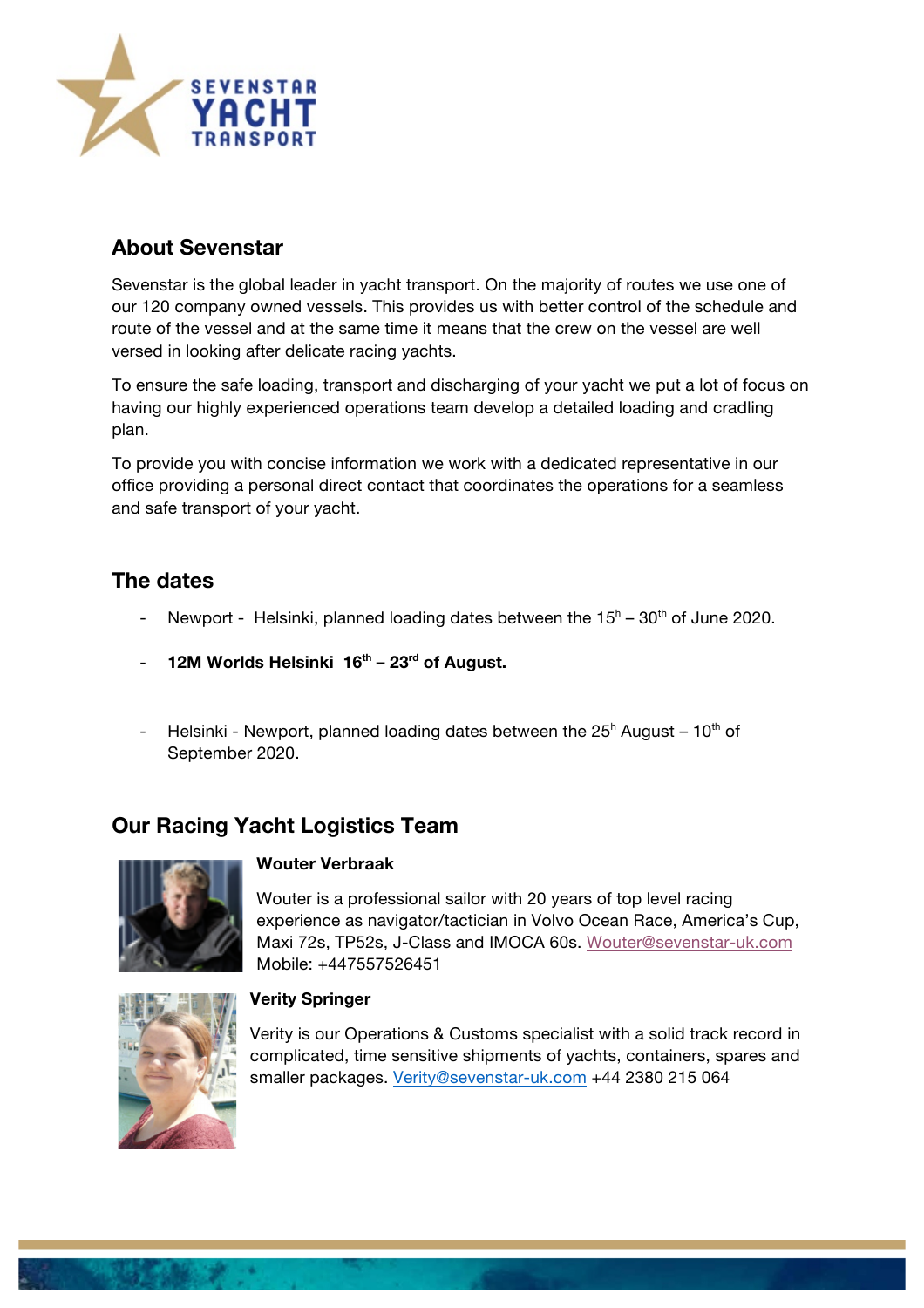

## **Indicative rates**

To provide fair pricing, each yacht will receive a tailored pricing as per the dimensions provided by you in the request form included in this package.

To provide you with an indication, using the dimensions of 12M yacht Courageous, L 19.94m x W 3.73m x D2.62m x W 25mT, we can provide you with the following indicative rates on our lift-on liftoff services:



## **Newport to Helsinki return**

On our tailored mast-up sailing.

Basis **six yachts** shipping together.\*

One way **\$45,000 USD** per yacht

Roundtrip **\$82,000 USD** per yacht.

*\*Basis yachts shipping together on same vessel, from same loading port to same discharge port.*

## *Discharge and loading in Rauma (180nm NW from Helsinki) can be offered at a 10% discount.*

**This pricing includes the preferred rates as per the partnership agreement:** 5% basis shipping 6 x 12M yachts together.

## **In the case of more yachts shipping together we can offer:**

7.5% basis shipping 10 x 12M yachts together. 10% basis shipping 15 x 12M yachts or more together.

## **All rates are including:**

- Water to water loading and discharging.
- Transport insurance based on a value up to  $\epsilon$  1,000,000.
- Experienced and DNV certified loadmaster for loading and unloading.
- Diver for loading.
- Sevenstar provided custom 12M cradling solution.

## **Available on request:**

• Export and import customs clearance.

## **These rates are excluding:**

• Import taxes and duties.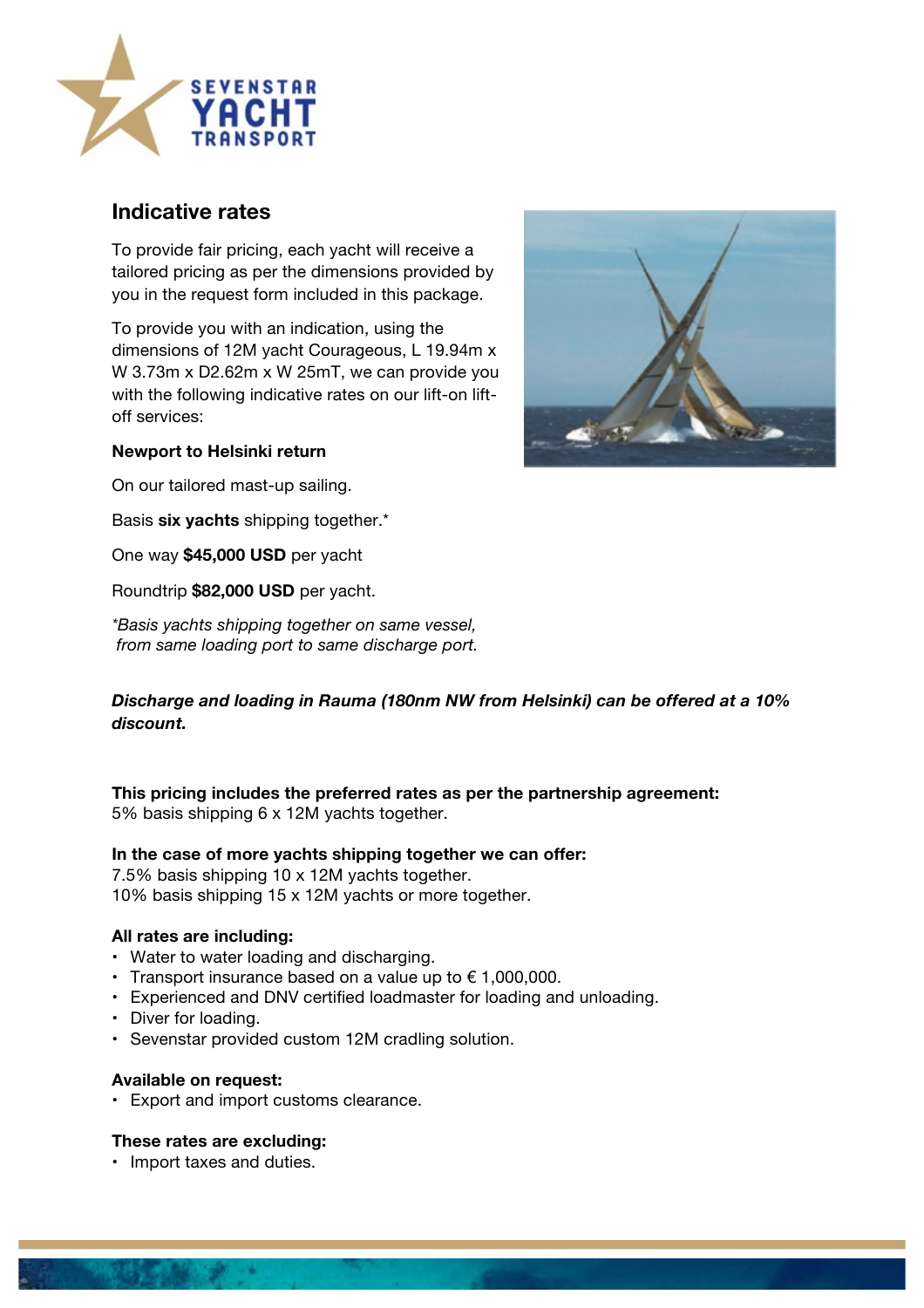

# **12 M Worlds Helsinki – Information ahead of your transport**

## **Information from your side**

#### **Yacht details**

A great deal of homework goes into the preparation of your transport with us. Special attention is given to the lifting and cradling solution. To this end we ask you to provide full details on the dimensions of your yacht via the Yacht Details form. Ideally this information is complimented with drawings of the yacht showing the sail plan, position of the centre of gravity and bulkheads.

#### **Insurance questionnaire**

In shipping with us, we offer you to become part of our general insurance for the vessel. This All Risk Ocean Marina Cargo Policy is tailored to our transports, matching the agreement with you through our contract.

To be able to issue you the policy, please can you fill out the form specifying any additional cargo accompanying the yacht like containers/masts, indicating the total insurable value, and agree to the terms in the insurance questionnaire.

The questionnaire also provides you with the opportunity to take out third party liability insurance and cover for the delivery of the yacht to the vessel.

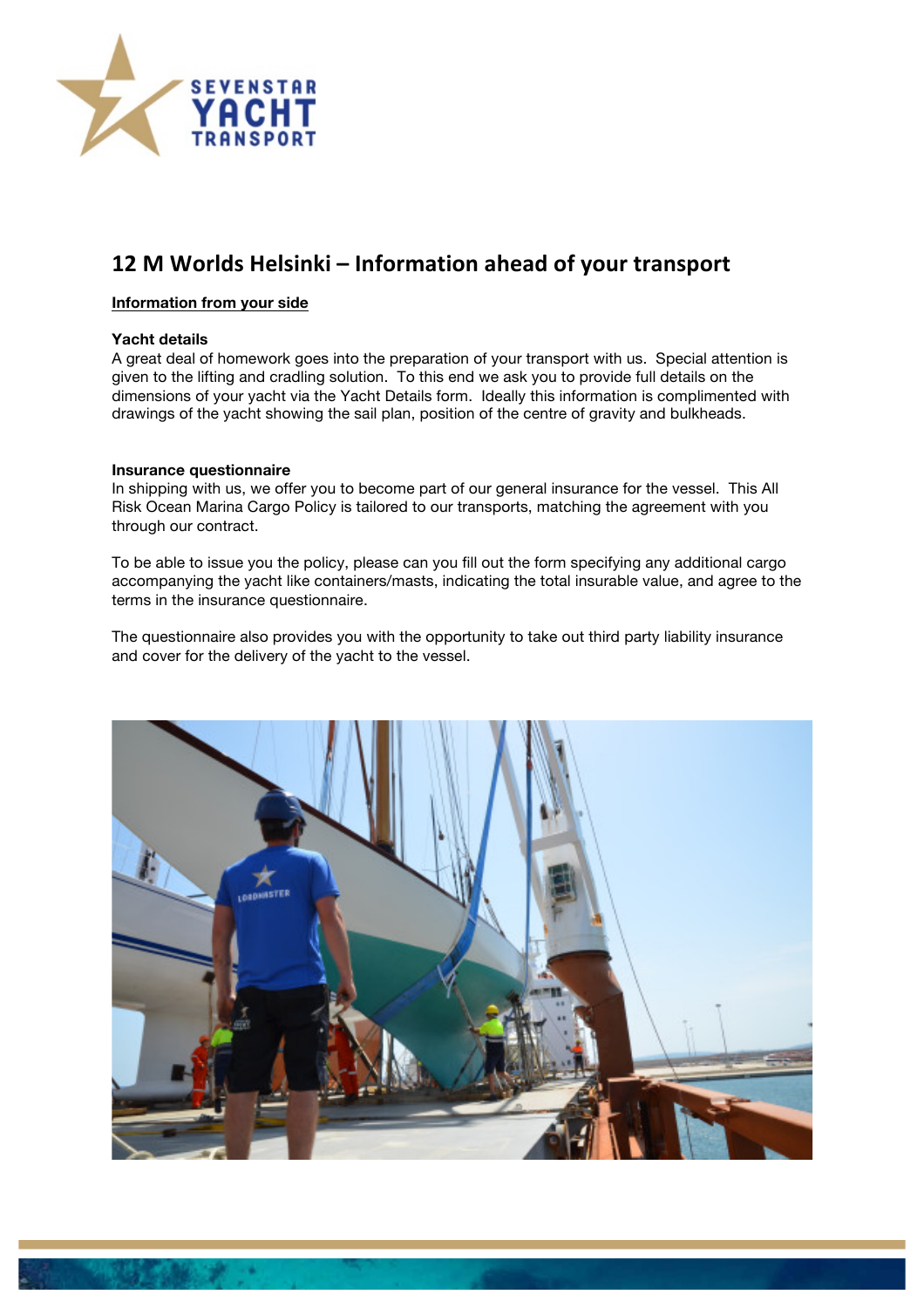

## **Information from our side**

#### **Nomination of the vessel**

As on the majority of our routes we are using one of our 120 company owned vessels, we have better control over the schedule and port rotations. Also, on the annual routes, we already plan the journeys well in advance. In these cases we will already be eyeing out vessel options well in advance.

On less frequented routes, or where timings are slightly out of the seasonal shipments, the nomination of vessels is less straight forward.

To provide you with the best solution and not be locked into a vessel's progress, we often work with several vessel options and only formally nominate the vessel one/two weeks in advance. Once we do so, we send you the official vessel nomination.

#### **Vessel updates**

Once the vessel is nominated for your transport, we will send you an update every Monday, Wednesday and Friday after our operations team has checked in with the progress of the vessel and the planned port calls.

These updates will initially provide you with a window of planned loading dates and as the vessel gets closer we will home in on the specific eta.

Please note that we are very weather dependent both for the progress of the vessel whilst on it's way, as well as for the loading/discharging of the cargo. We will not take risks in lifting yachts/other delicate cargo when conditions are unfavourable. Another important factor is port congestion, which can significantly impact the schedule and is out of our control.

We endeavour to keep you updated as well as we can. Please allow flexibility in you schedule as the eta may go back or move forwards!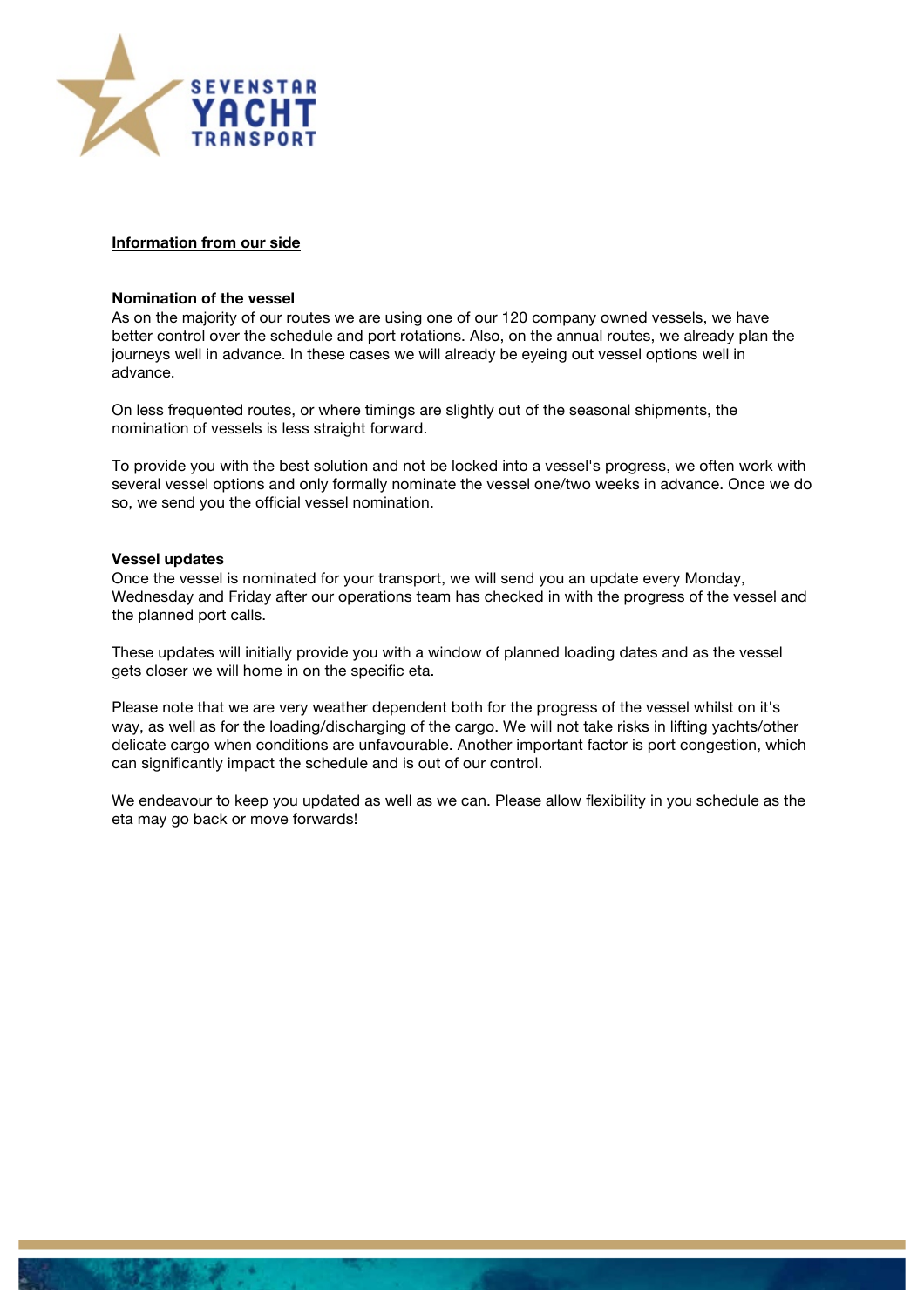



#### **The week ahead of loading**

In the week ahead of the loading, we should be able to home in on the day of the loading. Two days before the loading we will provide you with the loadmaster details as well as the planned loading sequence.

## **Preparation for the loading**

#### **Tank levels**

It is absolutely paramount that on arrival alongside our vessel, the yacht is on or below the declared weight. This means that tanklevels have to be at the minimum required for safely delivering the yacht to and from our vessel. Also, as several of our transports are carried out in the winter, winterising the yacht is often required.

#### **Preparing the yacht**

As we are crossing large bodies of water and can indeed meet adverse weather conditions, please make your yacht ready for the crossing; removing sails, spray hoods, covers, halyards, sheets, bimini's, loose items, etc. etc.

The vessel's vibrations are inevitably transferred to your yacht, and as such chafe is a serious consideration. Providing sufficient chafe protection between the hull and straps to secure the yacht is advisable.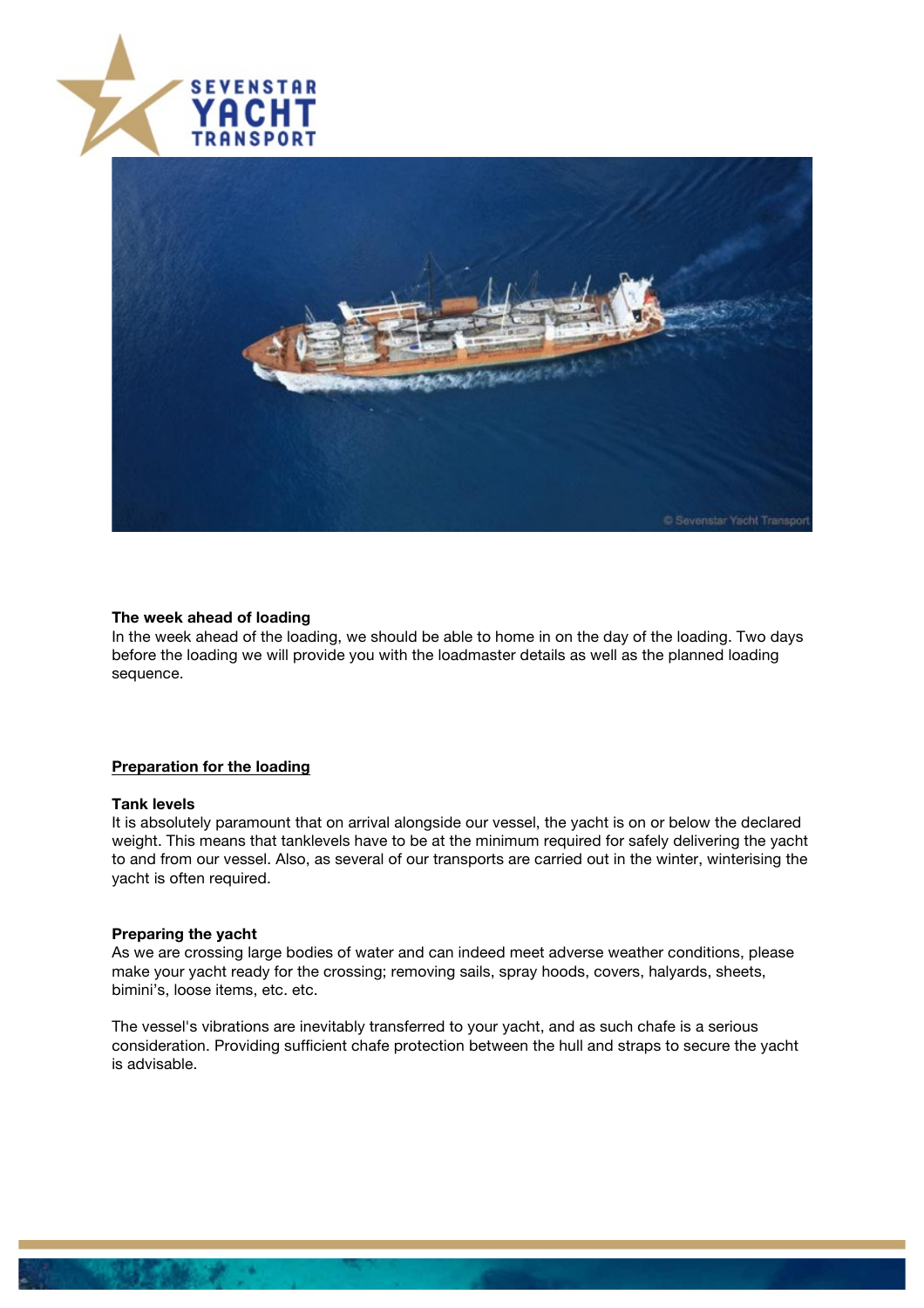



## **The loading**

#### **Loading schedule**

Please check the loading schedule and stay in close contact with the loadmaster and port agent for the latest on the timings and sequence. The timings are highly dependent on the weather, custom formalities, port formalities and progress with the loading of the yachts ahead of you.

#### **Coming along side the vessel**

Once it is your turn, please come along side the vessel at the advised crane number. The yacht should have sufficient fenders and mooring lines to secure the yacht safely along side the vessel. Where lifting strops are used, the positions for these need to be marked clearly on the hull.

For sailing yachts, the backstay should be able to be readily and swiftly removed for the lift. The loadmaster and crew of the vessel will provide straps to control the yacht during the lift.

#### **The lift**

Once the loadmasters are happy with the lifting rig, you will be requested to leave the yacht. This generally is done via climbing to the deck of the vessel on a monkey ladder.

Adequate safety helmets, high vis jackets and safe footwear are mandatory at all times whilst on board the vessel. Your are to provide these yourself and wear these before boarding the vessel .

#### **Cradling**

The loadmaster will together with the crew of the vessel and stevedors put the cradling solution in place. They will also help with the securing of the yacht down to the deck with straps.

It is the clients responsibility to stay on the vessel until the cradling and lashing is done, and confim that this is done to the required standard.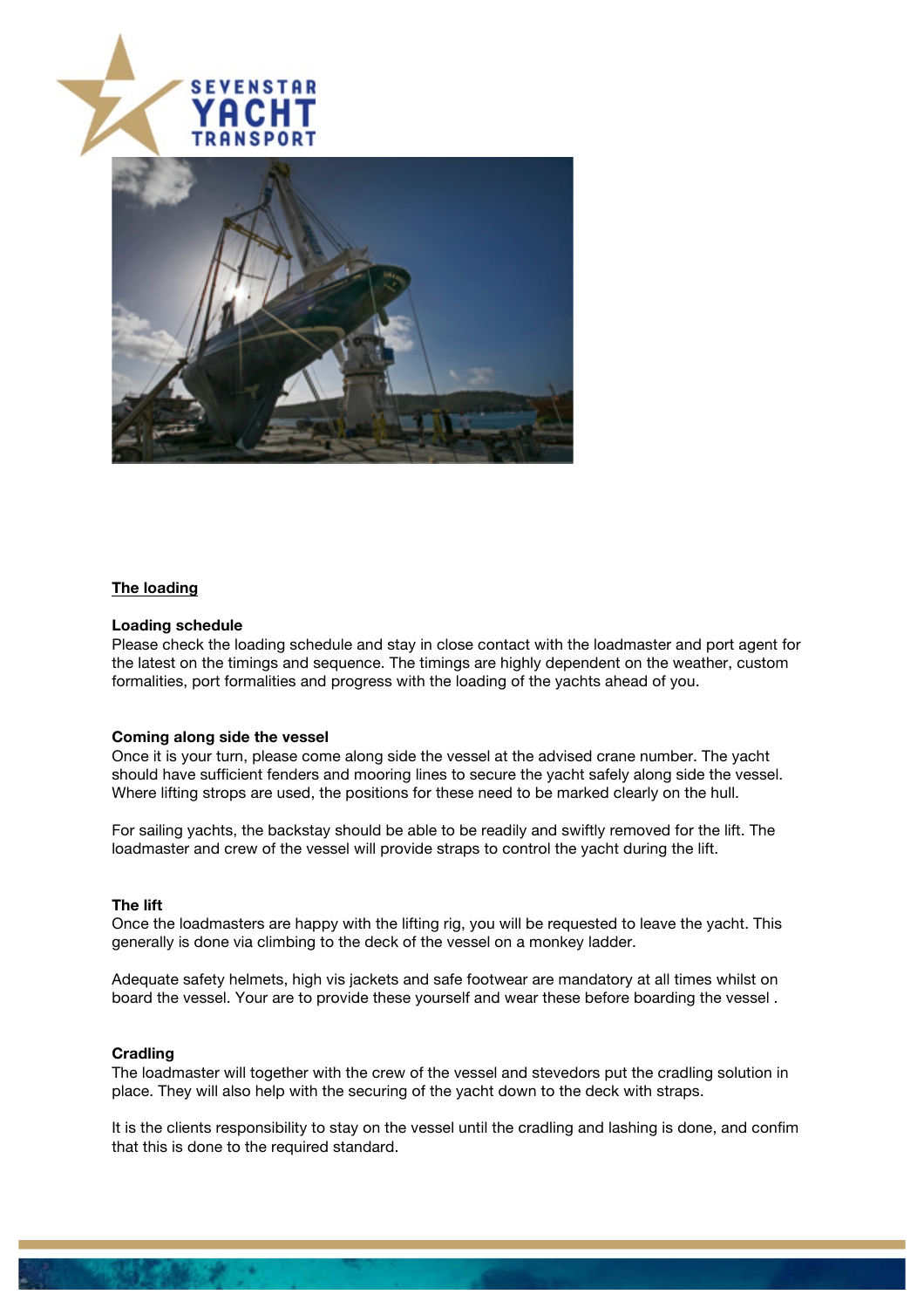

Again, please provide adequate chafe protection between the yacht and the straps, as the straps will move with vibration of the vessel and can easily damage the yacht.



# **12 M Worlds Helsinki transports - Frequently asked questions**

## - **How will the booking process be structured?**

To make sure each yacht is charged at a fair rate, included in this skipper's pack you may find a transport request form. The pricing is based on overall length, max beam, total weight and insurable value of the yacht. As an example we have also provided the pricing for shipping 5 12M yachts to Helsinki and back.

We will provide you with a quote tailored to your yacht. Once the total number of yachts shipped together is known, we will apply the agreed discount as per our partnership agreement. 

#### **Does the transport include insurance?**

The transport does include the transport insurance. This is based on the insurable value of the yacht as well as whether third party liability insurance is taken out. As part of the booking process, Sevenstar will provide an insurance questionnaire for you to fill out and then we can specify the premium to be paid. As part of the partnership agreement, the insurance premium for an insurable value of up to  $\epsilon$  1,000,000 is included.

Can we ship mast up?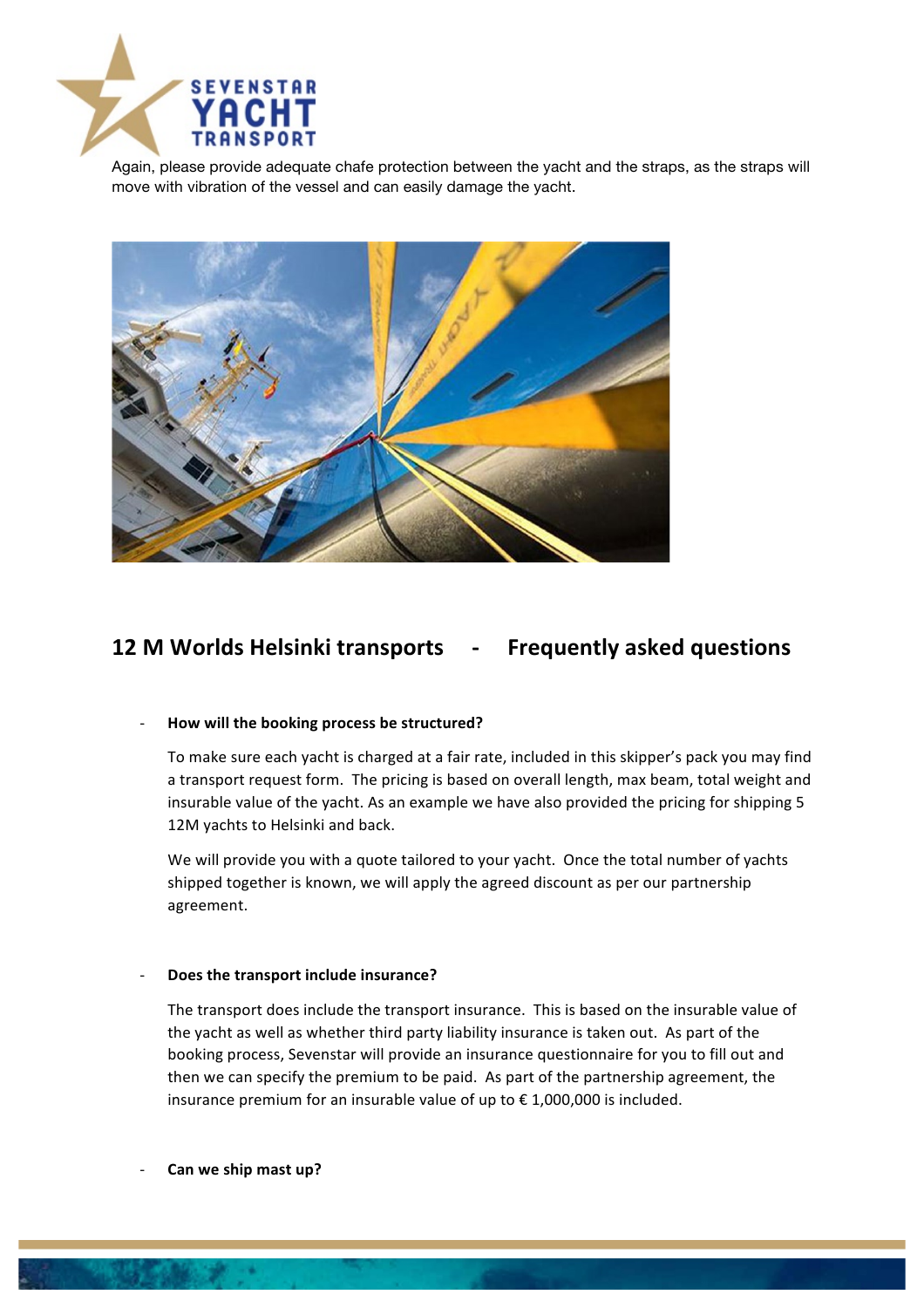

The vast majority of the yachts that we transport are shipped mast up as in our experience, this is the safest way. Loose masts are at a higher risk of being damaged as they need to come in on truck and involve multiple lifts. As an alternative yachts can come along side with the mast secured on the deck. This will facilitate the hoist, but complicates the logistics on each side with taking the mast down and putting it up again.

## How will the yacht be lifted?

Ahead of the transport our operations team will make a lifting plan for each individual yacht basis pictures and drawings provided by the team. We have extensive experience in shipping delicate long keel yachts like the 12M and J Class. A diver will be provided to make sure the slings are put in the right position.

## How will the cradling be organised?

Sevenstar will provide a custom cradling solution, which will again be based on drawings and pictures of the yacht. To make sure the stands are positioned on the strongest parts of the hull, we request you to send us drawings indicating the position of the bulkheads and ringframes.

## **What is the laycan?**

As the base cargo in the hull is paying the far majority of the ocean freight, we have to match your shipping dates with that of the dates of the available vessels. To this end we work with a laycan which is the window of planned loading dates.

## How will I know when the yacht will be lifted?

Once the appropriate vessel is nominated, we will send you updates with the eta of the vessel in the loading port. These vessel updates are sent out Monday, Wednesday and Friday. In this way we will narrow the window down from three weeks to a week and then two/three days. As we are very dependent on the weather and berth availability in the different ports, we advise you to allow for ample flexibility in your travel schedule.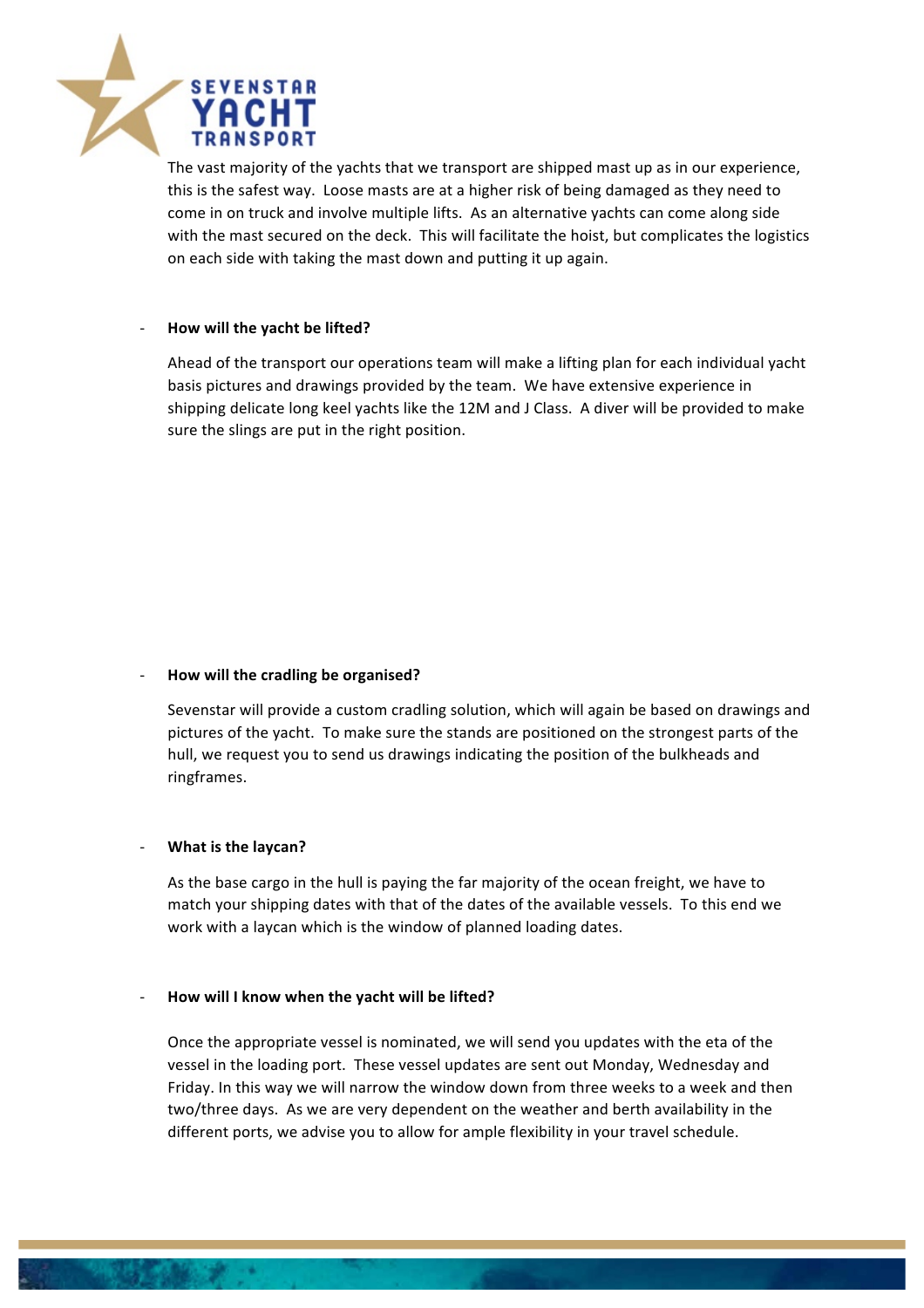

## What is the procedure for the export from the USA and import into Europe?

The import and export customs clearance are the responsibility of the owner of the yacht. In general, the procedure for privately owned yachts is straight forward. Some more attention needs to be given should the yacht not be VAT paid, owned by a management company or if the yacht is accompanied by a container/support boat. Sevenstar can facilitate in the customs clearance process with advise and putting together the required paperwork for our dedicated customs brokers/agents.

# **12 M Worlds Helsinki transports – Request form**

## **Owner**

| Yacht representative: |
|-----------------------|
| Address:              |
| Email:                |
| Telephone:            |

# **Yacht**